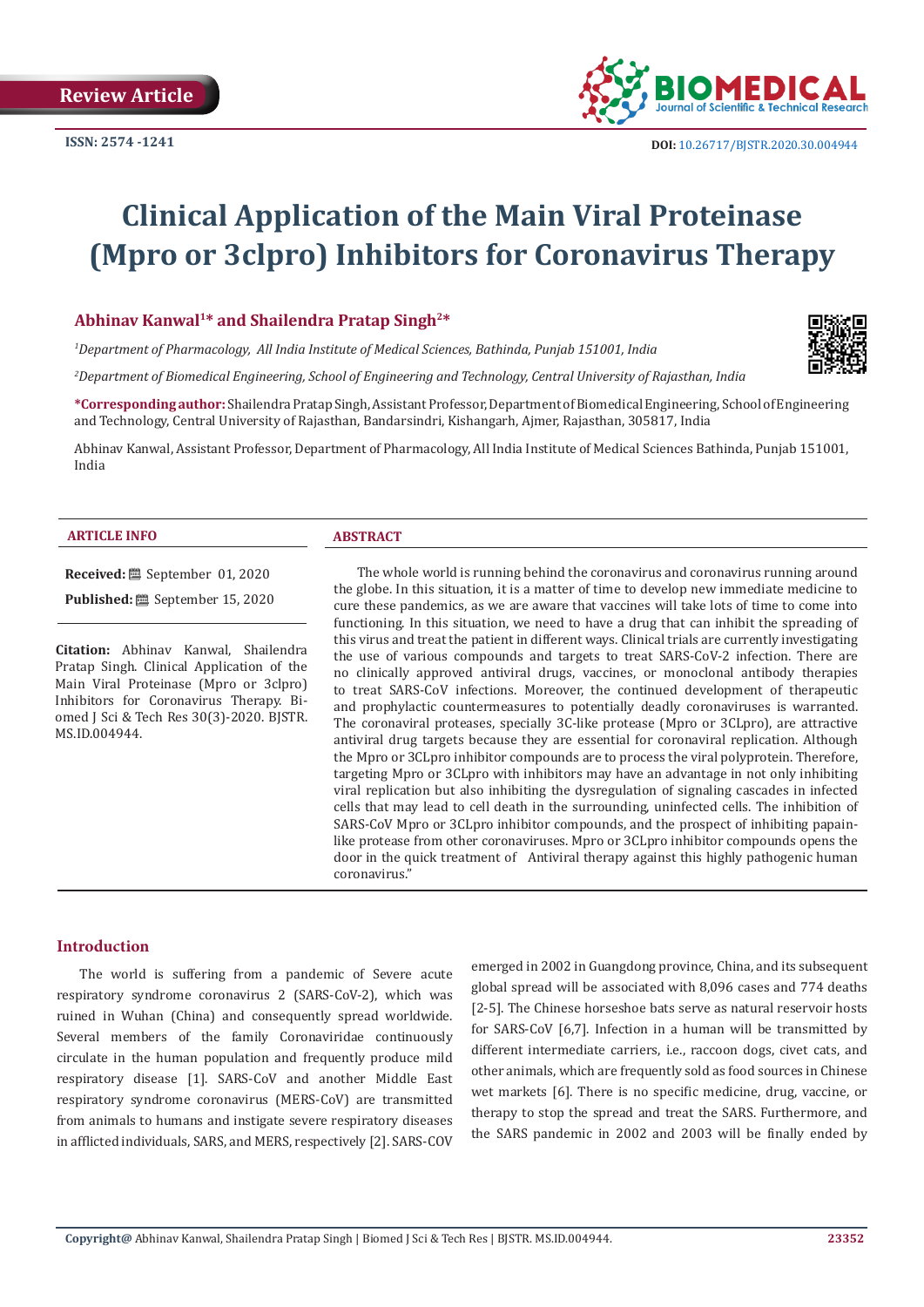conventional control measures, including travel restrictions and patient isolation.

It started in December 2019; a new infectious respiratory disease emerged in Wuhan, Hubei province, China [7,8]. The starting of infections will be linked to the Huanan seafood market, potentially due to animal contact. Consequently, human-tohuman transmission happened, and the disease, currently termed coronavirus disease 19 (COVID-19), quickly blowout to a country like China, USA, and Europe and further spread to the whole world. This SARS-coronavirus 2 has a close relation to SARS-CoV, which has been detected in many patients, and all can trust to have the same etiologic agent of the new lung disease [9-11]. On February 12, 2020, a total of 44,730 laboratory-confirmed infections will be reported in China, including 8,204 [12].

# **Discussion**

A novel coronavirus has been identified as the causative agent of severe acute respiratory syndrome (SARS). The viral main proteinase (Mpro, also called 3CLpro), which controls the activities of the coronavirus replication complex, is an attractive target for therapy. The role of Mpro or 3CLpro has already proven to be a valuable target in drug discovery efforts and has been validated as a valid drug target in several studies. It has even been termed "the Achilles' heel of coronaviruses" [13]. A wide variety of inhibitor classes, including peptidomimetic analogs, covalent Mpro or 3CLpro inhibitors, and small molecule inhibitors, have been assessed. These compounds have been identified by ab initio structure-based design, high throughput, and virtual screening [13,14], where inhibitors either target the enzyme active site or the allosteric dimerization domain [15,16]. The first generation of Mpro or 3CLpro inhibitors will be irreversible peptidomimetic structures, often five residues in length with at reactive warhead at the terminus that formed a covalent bond between the thiolate anion of the catalytic Cys145 residue and the reactive atom of the warhead [17]. These reactive warheads have included Michael acceptors, aldehydes, epoxy-ketones, halo-methyl ketones, and trifluoromethyl ketones. The development of Mpro or 3CLpro inhibitors later followed peptide derivative warhead inhibitors. However, the use of covalent inhibitors is limited due to their propensity for off-target side-effects and toxicity [18-27]. Recent studies have therefore focused more on the development of noncovalent inhibitors, which have generally produced abundant peptidomimetic compounds with low ligand efficiency [17] and currently, there is still no effective therapy for the treatment of HCV [12].

All coronavirus Mpro or 3CLpro share high sequence homology and interior chain architecture and substrate conservation [28,29], which makes the identification of broad-spectrum lead compounds more viable. The substrate-binding site of the Mpro or 3CLpro has two deeply buried S1 and S2 subsites, as well as shallow S1′, S3, and S4 subsites holding different solvent treatment angles. The specificity of the Substrate related to coronavirus Mpro or 3CLpro is mainly determined by the P1, P2, and P1′ positions [29]. The Glutamine is found at the P1 location precisely; it makes hydrogen bond between S1 subsite and imidazole Nε2 of His162/3 and van der Waals interactions to the residues of the S1 active pocket. Furthermore, the P2 position prefers leucine or methionine to fill the hydrophobic S2 pocket. The S3 site sidechains are solventexposed, which, and this position is expected to tolerate a wide range of functionality, shows a preference for basic residues [30]. Sidechains and backbones of residues surrounding the S4 site create a highly congested pocket, which favors a small, hydrophobic residue in the P4 position, either Ser, Thr, Val, or Pro [31-32]. The S1′ and S2′ subsites also accommodate small residues in the P1′ and P2′ positions, which may include Ser, Ala or Gly [31,33]. The recognition position for cleavage has (Ser, Ala) -(Val, Thr)-Leu-Glu ↓ (Ser, Ala, Gly), which is conserved among all coronavirus Mpro or 3CLpro [34,35]. These features can, therefore, be exploited in the design of potential broad-spectrum significant compounds.

### **References**

- 1. [Corman VM, Lienau J, Witzenrath M \(2019\) Coronaviruses as the cause](https://pubmed.ncbi.nlm.nih.gov/31455974/) [of respiratory infections. Internist \(Berl\) 60\(11\): 1136-1145.](https://pubmed.ncbi.nlm.nih.gov/31455974/)
- 2. [Corman VM, Landt O, Kaiser M, Molenkamp R, Meijer A, et al. \(2020\)](https://www.ncbi.nlm.nih.gov/pmc/articles/PMC6988269/) [Detection of 2019 novel coronavirus \(2019-nCoV\) by real-time RT-PCR.](https://www.ncbi.nlm.nih.gov/pmc/articles/PMC6988269/) [Euro Surveill 25\(3\).](https://www.ncbi.nlm.nih.gov/pmc/articles/PMC6988269/)
- 3. [de Wit E, Van Doremalen N, Falzarano D, Munster VJ \(2016\) SARS and](https://pubmed.ncbi.nlm.nih.gov/27344959/) [MERS: recent insights into emerging coronaviruses. Nat Rev Microbiol](https://pubmed.ncbi.nlm.nih.gov/27344959/) [14\(8\): 523-534.](https://pubmed.ncbi.nlm.nih.gov/27344959/)
- 4. [Ding Y, He L, Zhang Q, Huang Z, Che X, et al. \(2004\) Organ distribution](https://www.ncbi.nlm.nih.gov/pmc/articles/PMC7167761/) [of severe acute respiratory syndrome \(SARS\) associated coronavirus](https://www.ncbi.nlm.nih.gov/pmc/articles/PMC7167761/) [\(SARS-CoV\) in SARS patients: implications for pathogenesis and virus](https://www.ncbi.nlm.nih.gov/pmc/articles/PMC7167761/) [transmission pathways. J Pathol 203\(2\): 622-630.](https://www.ncbi.nlm.nih.gov/pmc/articles/PMC7167761/)
- 5. [Fehr AR, Channappanavar R, Perlman S \(2017\) Middle East Respiratory](https://pubmed.ncbi.nlm.nih.gov/27576010/) [Syndrome: Emergence of a Pathogenic Human Coronavirus. Annu Rev](https://pubmed.ncbi.nlm.nih.gov/27576010/) [Med 68: 387-399.](https://pubmed.ncbi.nlm.nih.gov/27576010/)
- 6. [Guan Y, Zheng BJ, He YQ, Liu XL, Zhuang ZX, et al. \(2003\) Isolation and](https://pubmed.ncbi.nlm.nih.gov/12958366/) [characterization of viruses related to the SARS coronavirus from animals](https://pubmed.ncbi.nlm.nih.gov/12958366/) [in southern China. Science 302\(5643\): 276-278.](https://pubmed.ncbi.nlm.nih.gov/12958366/)
- 7. [Huang C, Wang Y, Li X, Ren L, Zhao J, et al. \(2020\) Clinical features of](https://pubmed.ncbi.nlm.nih.gov/31986264/) [patients infected with 2019 novel coronavirus in Wuhan \(China: Lancet\)](https://pubmed.ncbi.nlm.nih.gov/31986264/) [395\(10223\): 497-506.](https://pubmed.ncbi.nlm.nih.gov/31986264/)
- 8. Lau SK, Woo PC, Li KS, Huang Y, Tsoi HW, Wong BH, Wong SS
- 9. [Leung SY, Chan KH, Yuen KY \(2005\) Severe acute respiratory syn- drome](https://pubmed.ncbi.nlm.nih.gov/16169905/) [coronavirus-like virus in Chinese horseshoe bats. Proc. Natl Acad Sci](https://pubmed.ncbi.nlm.nih.gov/16169905/) [USA 102\(39\): 14040-14045.](https://pubmed.ncbi.nlm.nih.gov/16169905/)
- 10. [Zhou P, Yang XL, Wang XG, Hu B, Zhang L, et al. \(2020\) A pneumonia](https://www.nature.com/articles/s41586-020-2012-7) [outbreak associated with a new coronavirus of probable bat origin.](https://www.nature.com/articles/s41586-020-2012-7) [Nature 579: 270-273.](https://www.nature.com/articles/s41586-020-2012-7)
- 11. [Zhu N, Zhang D, Wang W, Li X, Yang B, et al. \(2020\) A Novel Coronavirus](https://pubmed.ncbi.nlm.nih.gov/31978945/) [from Patients with Pneumonia in China, 2019. N Engl J Med 382\(8\): 727-](https://pubmed.ncbi.nlm.nih.gov/31978945/) [733.](https://pubmed.ncbi.nlm.nih.gov/31978945/)
- 12. [Lu R, Yu X, Wang W, Duan X, Zhang L, et al. \(2012\) Characterization](https://pubmed.ncbi.nlm.nih.gov/22719912/) [of human coronavirus etiology in Chinese adults with acute upper](https://pubmed.ncbi.nlm.nih.gov/22719912/) [respiratory tract infection by real-time RT-PCR assays. PLoS ONE 7\(6\):](https://pubmed.ncbi.nlm.nih.gov/22719912/) [e38638.](https://pubmed.ncbi.nlm.nih.gov/22719912/)